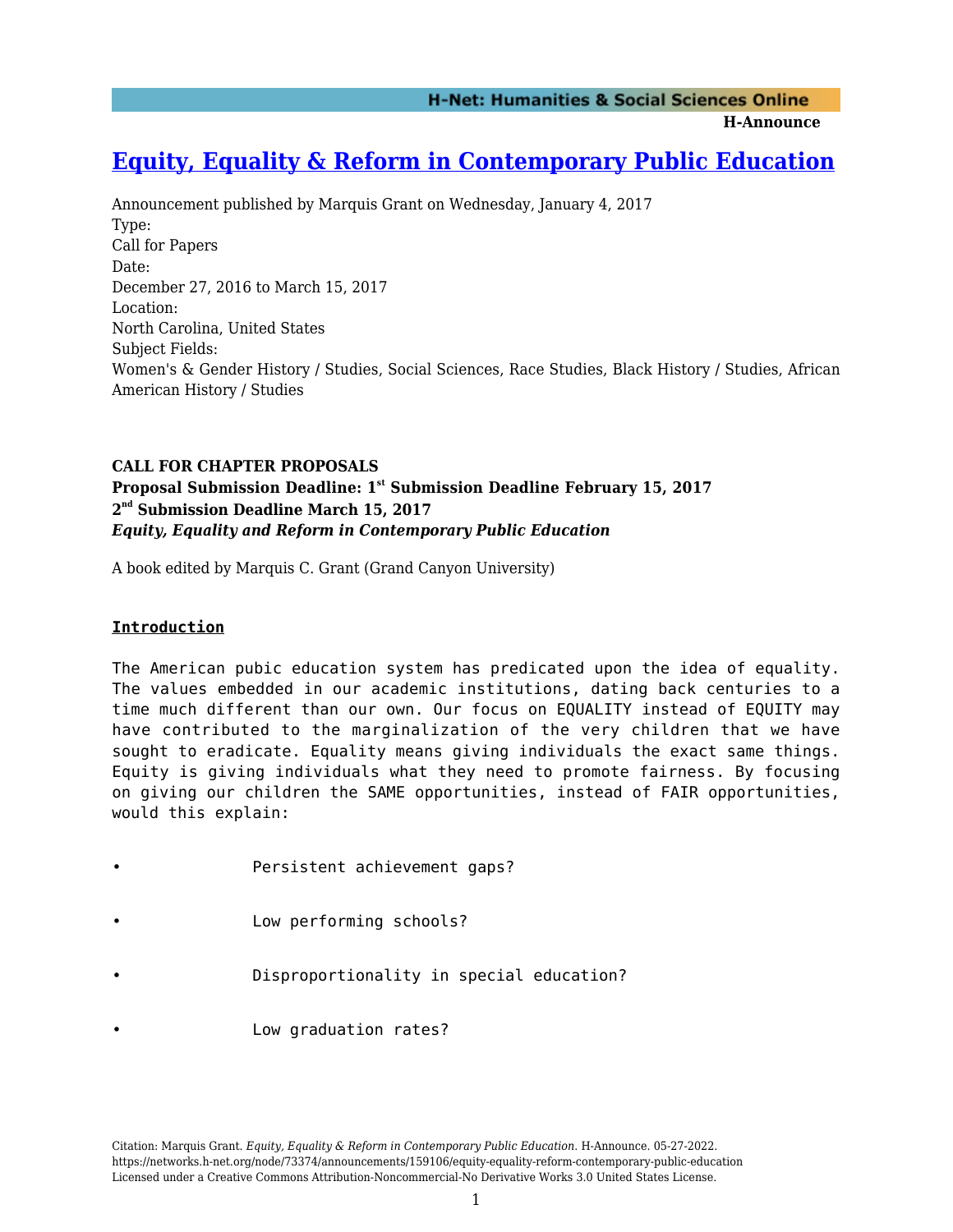• High drop-out rates?

### **Objective of the Book**

Equality and equity are often mischaracterized, albeit erroneously, as interchangeable terms in public education. This may explain why efforts towards reform and restructure are often not met with any real measure of success. This book will offer discussions about equity, including historical and social contexts of equity, rationale (if any) for continued focus on equality, school reform as a form of equity and the how a Eurocentric curriculum prohibits an equitable distribution of resources and opportunities in modern education.

#### **Target Audience**

The target audience of this book will be composed of professionals and researchers working in the field of in various disciplines, e.g. education, sociology, policy and administration, cultural studies, legal theory, education, curriculum & development, race theory, and gender studies. Moreover*, Equity, Equality and Reform in Contemporary Public Education* will provide insights and support educators and policy makers concerned with improving the current contexts of education and supporting measures of reform that will support student achievement in public education.

#### **Recommended topics include, but are not limited to, the following:**

Equity & Equality: Race (Brown vs. Board of Education)

Equity & Equality: Disability (IDEA, ADA, Section 504)

Equity & Equality: Socioeconomics (ESEA, No Child Left Behind)

Special Education Funding: Idealism vs. realism in special education programs

- Achievement gaps and low performing schools
	- The impact of poverty and socioeconomics and student achievement

Citation: Marquis Grant. *Equity, Equality & Reform in Contemporary Public Education*. H-Announce. 05-27-2022. https://networks.h-net.org/node/73374/announcements/159106/equity-equality-reform-contemporary-public-education Licensed under a Creative Commons Attribution-Noncommercial-No Derivative Works 3.0 United States License.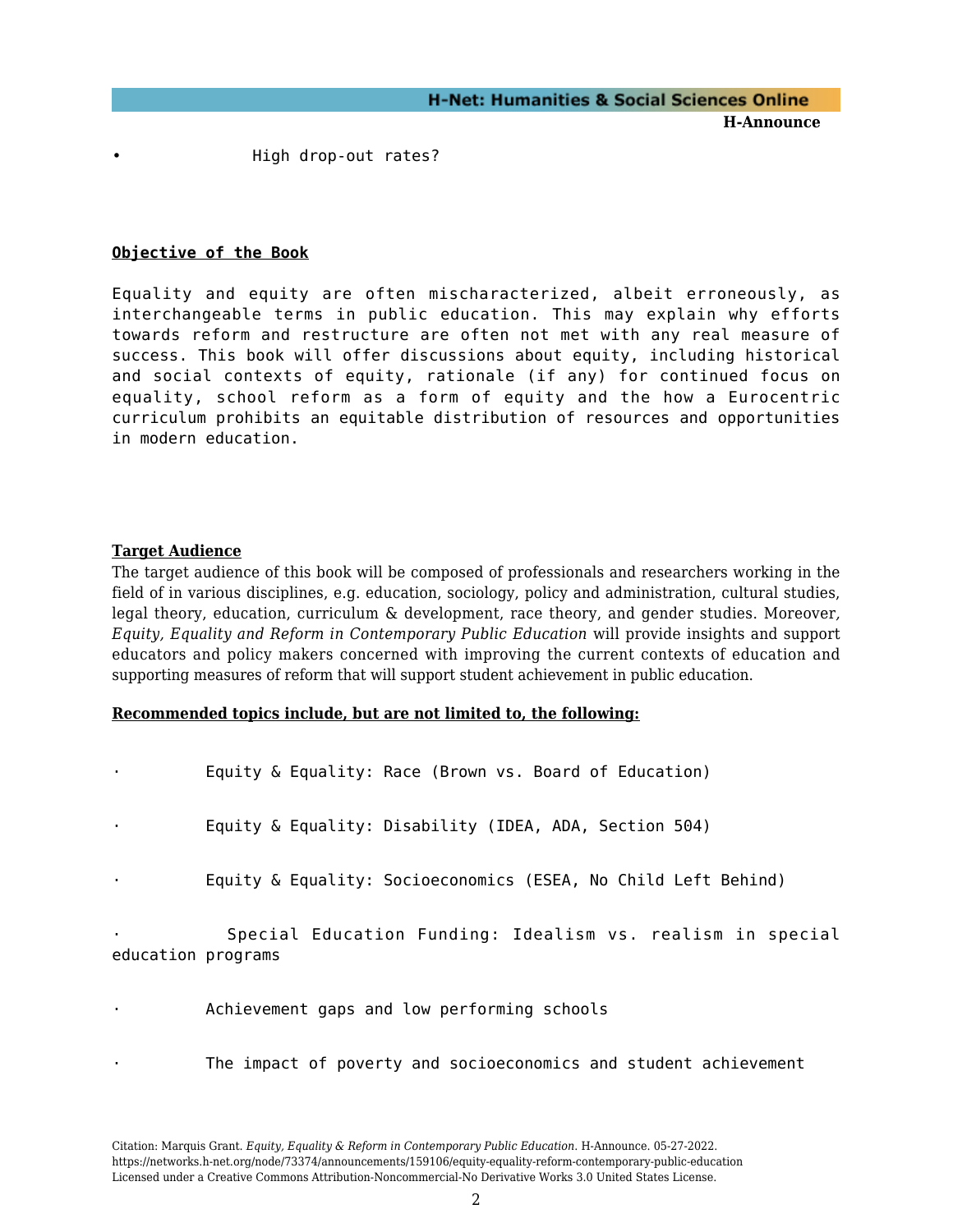|           | <b>H-Net: Humanities &amp; Social Sciences Online</b>        |
|-----------|--------------------------------------------------------------|
|           | H-Announce                                                   |
| ٠         | Disproportionality in special education                      |
| $\bullet$ | Race-based disciplinary actions                              |
| $\bullet$ | Multicultural education/cultural responsiveness              |
| ٠         | School reform and the race towards equity                    |
| ٠         | Charter schools and voucher programs                         |
| ٠         | Gender biases in education (STEM)                            |
| ٠         | Feasibility of a Eurocentric curriculum in a diverse society |

## **Submission Procedure**

Researchers and practitioners are invited to submit on or before *February 15, 2017* a chapter proposal of 1,000 to 2,000 words clearly explaining the mission and concerns of his or her proposed chapter. The link for proposal submissions is [http://www.igi-global.com/publish/call-for-papers/call-details/2514.](http://www.igi-global.com/publish/call-for-papers/call-details/2514)

Authors will be notified by *April 15, 2017* about the status of their proposals and sent chapter guidelines. Full chapters are expected to be submitted by *June 30, 2017*, and all interested authors must consult the guidelines for manuscript submissions at <http://www.igi-global.com/publish/contributor-resources/before-you-write/> prior to submission. All submitted chapters will be reviewed on a double-blind review basis. Contributors may also be requested to serve as reviewers for this project.

Note: There are no submission or acceptance fees for manuscripts submitted to this book publication, *Trust in Knowledge Management and Systems in Organizations*. All manuscripts are accepted based on a double-blind peer review editorial process.

All proposals should be submitted through the E-Editorial Discovery<sup> $m$ </sup> online submission manager.

### **Publisher**

This book is scheduled to be published by IGI Global (formerly Idea Group Inc.), an international academic publisher of the "Information Science Reference" (formerly Idea Group Reference), "Medical Information Science Reference," "Business Science Reference," and "Engineering Science Reference" imprints. IGI Global specializes in publishing reference books, scholarly journals, and electronic databases featuring academic research on a variety of innovative topic areas including, but